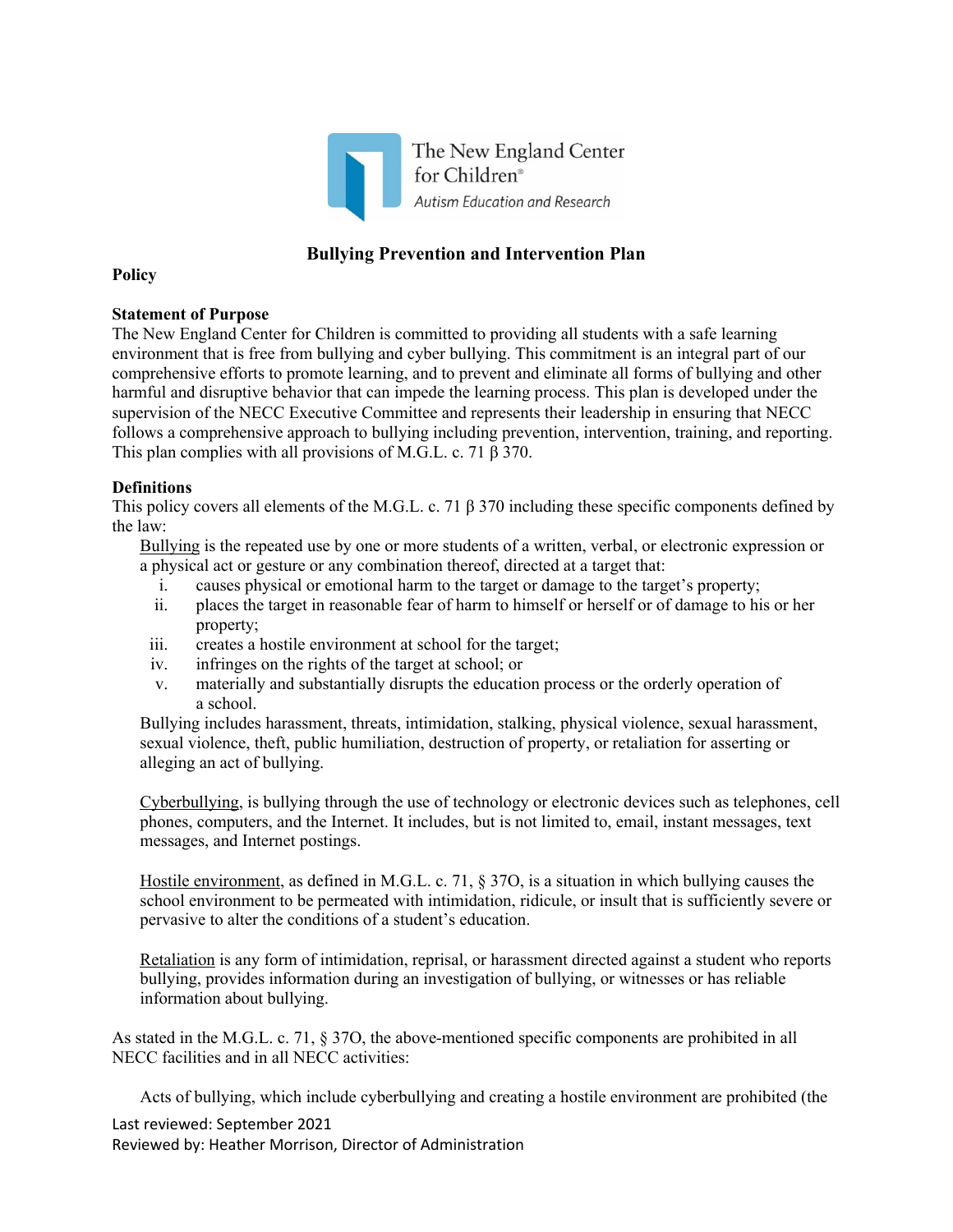term bullying with henceforth include all these elements):

- (i) on school grounds and property immediately adjacent to school grounds, at a schoolsponsored or school-related activity, function, or program whether on or off school grounds, at a school bus stop, on a school bus or other vehicle owned, leased, or used by a school district or school; or through the use of technology or an electronic device owned, leased, or used by a school district or school, and
- (ii) at a location, activity, function, or program that is not school-related through the use of technology or an electronic device that is not owned, leased, or used by a school district or school, if the acts create a hostile environment at school for the target or witnesses, infringe on their rights at school, or materially and substantially disrupt the education process or the orderly operation of a school.

This policy acknowledges that the student population at NECC consists of students who typically have moderate to severe cognitive impairments, moderate to severe communication deficits and exhibit profound deficits in most areas of social functioning. Many students placed at NECC also exhibit aggressive behavior towards themselves or others in close proximity. In most cases students at NECC who display aggressive behavior do so as a manifestation of their individual skill deficits. This aggressive behavior is not the result of intent to bully other students but rather occurs as a result of environmental conditions, and their behavioral profile; not as a social response.

This plan further recognizes that certain NECC students may be more vulnerable to becoming a target of bullying or harassment based on actual or perceived differentiating characteristics, including race, color, religion, ancestry, national origin, sex, socioeconomic status, homelessness, academic status, gender identity or expression, physical appearance, pregnant or parenting status, sexual orientation, mental, physical, developmental or sensory disability, or by association with a person who has or is perceived to have 1 or more of these characteristics. The protocols identified in this plan supports all NECC students and provides all students with the skills, knowledge and strategies they need to prevent or respond to bullying or harassment*.* 

Students at NECC are closely supervised and those who exhibit aggressive behavior have specific goals and objectives in Individualized Behavior Plans which prescribe procedures to follow to reduce the likelihood of the occurrence of aberrant behavior, and safely apply consequences when aberrant behavior does occur. These features of the Individualized Behavior Plans minimize the possibility that bullying behavior would occur at NECC. For the most part, students at NECC do not have cell phones. Many students do use the internet but students do not have individual social networking pages (except in some cases with family members). Specific safety procedures for student access to electronic media are contained in the Policy of the Educational Use of Electronic Media. All student use of the internet/ computer/ cell phones/electronic devices at NECC occurs under adult supervision.

## **Protocols:**

## **Assessing Needs and Resources**

The New England Center for Children follows an Applied Behavior Analysis model in all services for our students. As such, NECC assesses student behavior and performance in all areas and provides interventions for all students to teach appropriate social behavior, communication skills /self-preservation behavior (seek help when needed), as well other community living skills.

#### **School Climate Survey**

Every four years beginning in the 2015- 2016 school year, or as directed by DESE, NECC administers the DESE developed survey to assess school climate and the prevalence, nature, and severity of bullying in schools.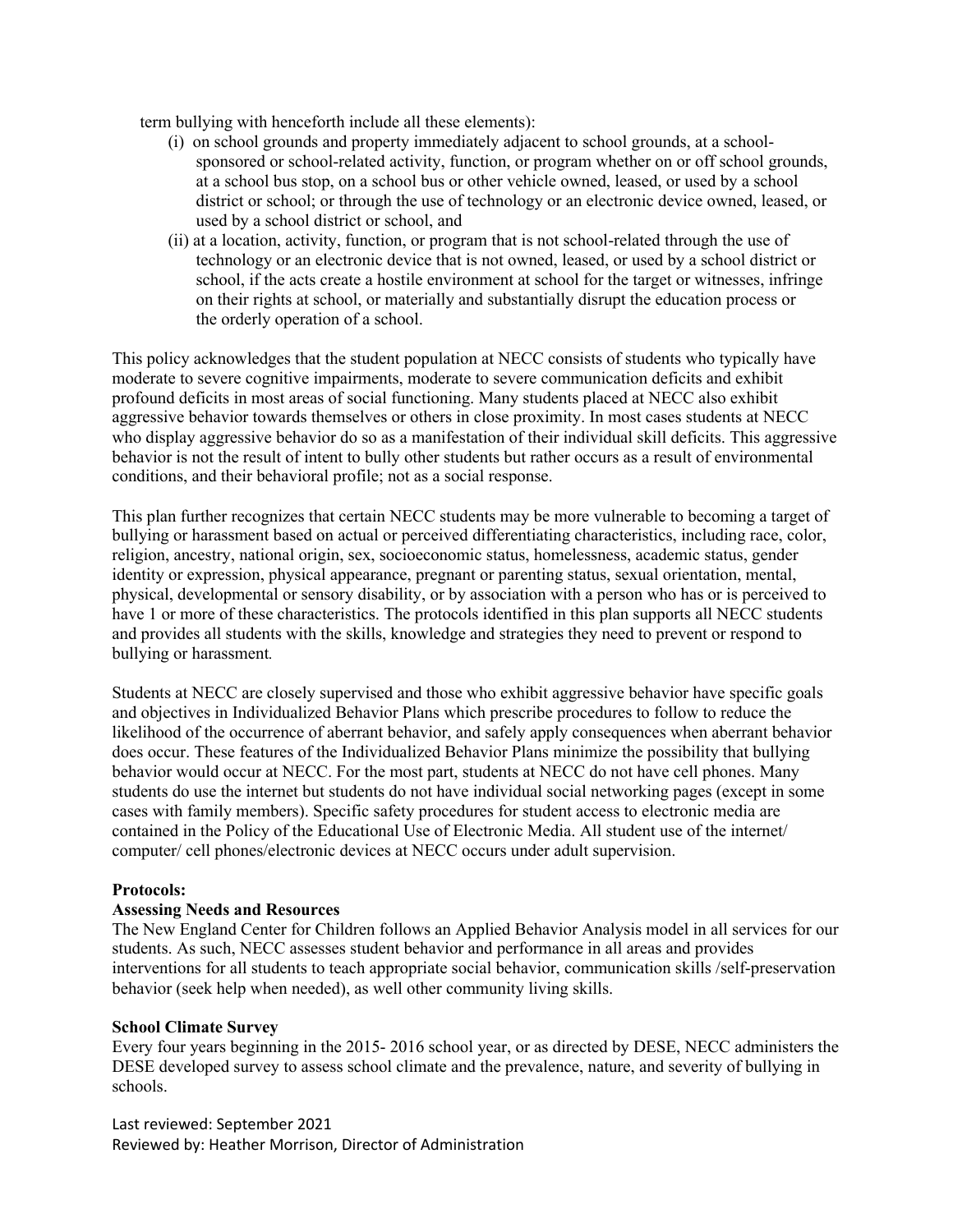The New England Center for Children offers services to support the creation of a positive school environment which focuses on teaching students positive social skills proactively, and to respond effectively if bullied. This is accomplished using individually identified curricula, and conducting social skills training with students, as appropriate. NECC continues to develop and expand curricula as necessary to address bullying and responding to bullying.

The following curricula have been identified to use with our student population as specific bully prevention and responding to bullies:

- 1. Stop-Walk-Tell (Ross & Horner (2009). Bully prevention in positive behavior support. *Journal of Applied Behavior Analysis, 42,* 747-759). This curriculum teaches students and staff how to respond to other's unwanted behavior. This 3-step curriculum protocol is implemented for appropriate students and is reviewed in annual staff refreshers.
- *2.* Model Me Kids': *Model Me Conversation Cues* and *Model Me Confidence and Bullying Prevention.*
- 3. Social Skill Builder: My Community. (Jacobs, L. & Jacobs, J. (2005). *Social skills in Neighborhood and Community Settings*. [Computer software]. Leesburg, VA: Social Skill Builder, Inc.). This software teaches students appropriate social behaviors, interactions, expectations and safety precautions in community settings. It is incorporated into student's instruction when appropriate.
- 4. Individualized ACE® curricula that target the social and communication skills appropriate for each student that may include, but is not limited to: Using Assertive Language, Appropriate Refusals, Accept or Reject Items, Request termination, Request Help for Peer, Request Help, Problem Solving, Problem Solving (Community Related), Empathetic responses, Indicates and Names Emotion, Names Emotion and Causes (Using Context Clues); Respond to Stop, Social Distance, Identify False Information, Identify and Respond to Lying, Identify and Respond to Cheating, Apologies, Showing Compassion.

## **Professional Development**

All direct care, clinical and professional staff are trained in the NECC Bullying Prevention Policy. Additionally, these staff are trained in the dynamics of bullying including the following specific components:

- 1. Strategies to identify students at risk for bullying, strategies for intervention to stop bullying.
- 2. Interactions and power differential features of bullying for targets, aggressors and witnesses.
- 3. Research findings on bullying, including information about specific categories of vulnerable or at-risk students
- 4. Cyberbullying and internet safety as it relates to cyberbullying.

This training is provided through annual trainings / refresher trainings. Some examples of materials that have been used to train at NECC:

Ross, S & Horner, R. (2009). Bully Prevention in Positive Behavior Support. *Journal of Applied Behavior Analysis*, 42, 747-759.

Olweus, D., Limber, S. & Mihalic, S.F. (1999) *Bullying Prevention Program: Blueprints for Violence Prevention, Book Nine*. Blueprints for Violence Prevention Series (D.S. Elliott, Series Editor) Boulder, CO: Center for the Study and Prevention of Violence, Institute of Behavioral Science, University of Colorado.

## **Student IEPs**

Each student's IEP includes a statement describing his/her potential to be a victim or in some cases the aggressor in an incident that may be interpreted as "bullying". Each student's IEP targets goals related to minimizing this potential through behavior reduction procedures and the acquisition of pro-social skills commensurate with the student's abilities.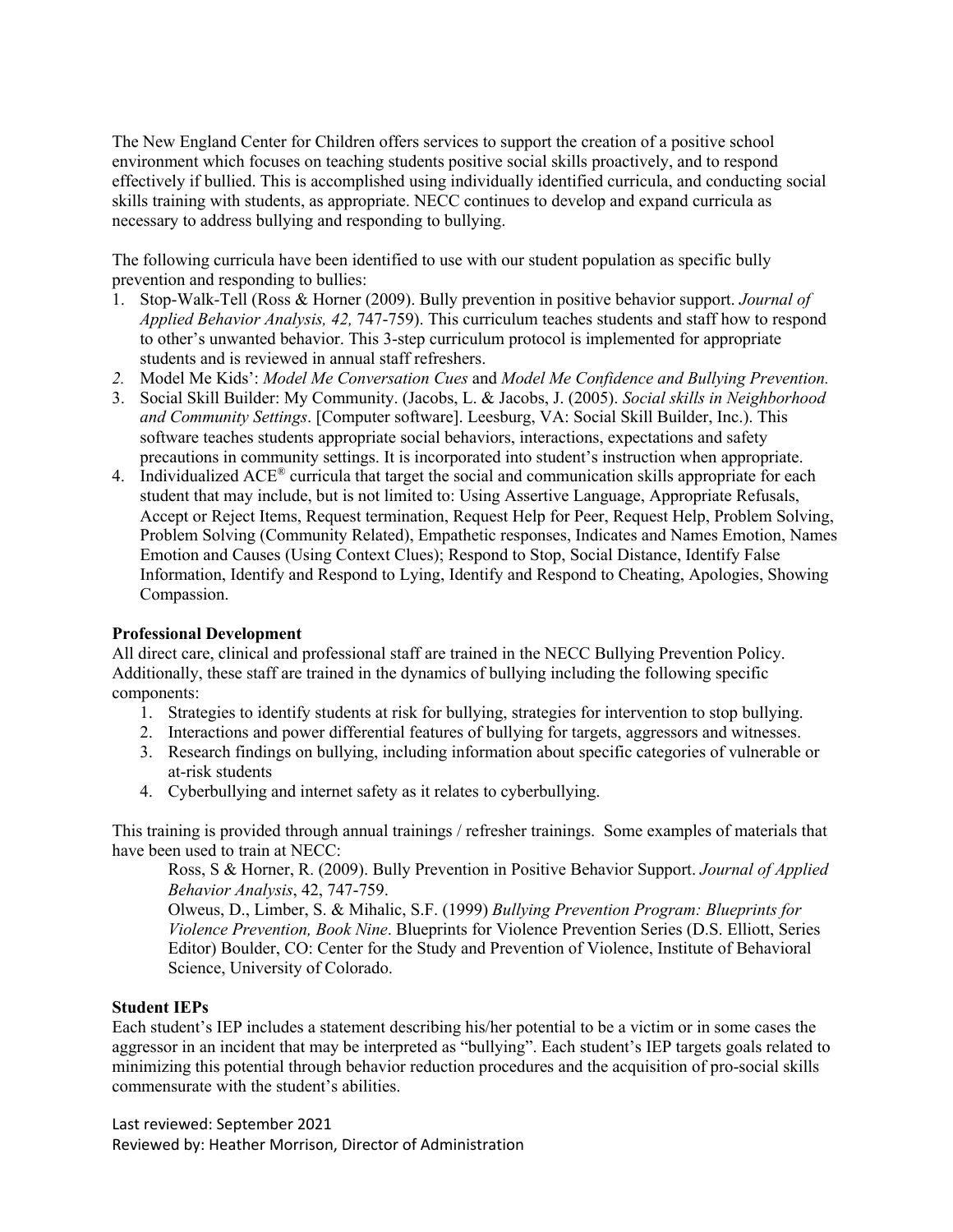## **Counseling and Referrals to Outside Services**:

NECC works with a consulting psychiatrist and the full-time staff of NECC includes licensed psychologists, a licensed mental health counselor, school psychologist, as well as many certified behavior analysts. These staff work with a student's clinical team to assess a student's need for services beyond behavioral intervention. Although students at NECC often are not good candidates for traditional counseling services due to their limited communication skills, NECC provides individual counseling sessions for student and/or refer students to outside resources for counseling. All counseling and referral services are available for both targets and aggressors.

# **Prevention**

In addition to the specific curricula and strategies mentioned above, NECC actively works to establish a safe, supportive school environment that is respectful of difference and diversity. The following approaches identified in the MA DESE Model Plan are in place at NECC:

- setting clear expectations for students and establishing school and classroom routines;
- creating safe school and classroom environments for all students, including for students with disabilities, lesbian, gay, bisexual, transgender students, and homeless students;
- using appropriate and positive responses and reinforcement, implementing consequences for student behavior in a neutral, respectful manner
- using positive behavioral intervention;
- modeling, teaching, and rewarding pro-social, healthy, and respectful behaviors;
- using positive approaches to behavioral health, including collaborative problem-solving, teamwork, and positive behavioral supports that aid in social and emotional development;
- using the Internet safely; and supporting students' interest and participation in non-academic and extracurricular activities, particularly in their areas of strength

## **Parent Education/ Collaboration with Families**

NECC provides parents access to the anti-bullying curricula in use at NECC as requested. In addition, parents may be offered home training in the anti-bullying curricula as appropriate, based on parent interest. This training includes information about the dynamics of bullying and cyberbullying as well as strategies for internet safety. Parents are encouraged share any concerns for their child while at home or in community settings with family members. NECC closely collaborates with families to ensure their child's safety at home and in the community.

**Reporting Procedures:** Reports of bullying or retaliation may be made by staff, students, parents/ guardians, or others, and may be oral or written. Oral reports made by or to a staff member shall be recorded in writing.

- **1.** NECC staff members are required to report immediately to the Chief Executive Officer or designee any instance of bullying or retaliation the staff member becomes aware of or witnesses.
- **2.** Reports made by students, parents or guardians, or other individuals who are not NECC staff members, may be made anonymously. No discipline is implemented based solely on anonymous reporting.
- **3.** NECC makes a variety of reporting resources available to the school community including, but not limited to:
	- a. the NECC Incident Reporting Form,
	- b. dedicated mailing address (Incident Report, 33 Turnpike Rd Southborough, MA 01772)
	- c. email address (Incident report @necc.org)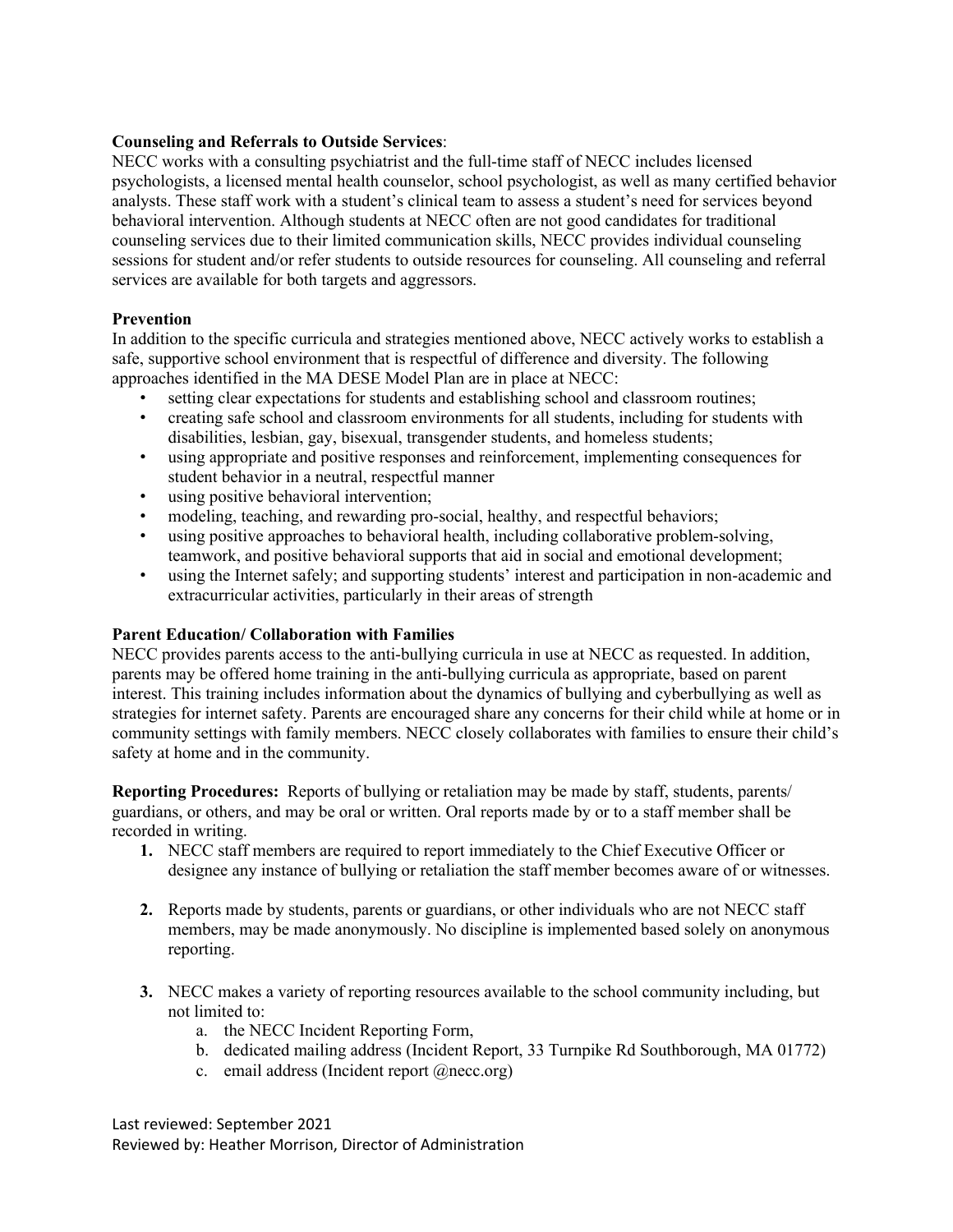- **4.** Each year NECC provides the school community, including administrators, staff, students, and parents or guardians, with a copy of this policy for reporting acts of bullying and retaliation. This policy is also distributed to new families in the parent orientation manual.
- **5.** The CEO or designee is responsible to protect any students who have reported bullying or retaliation, and any witnesses or others who report information about bullying or retaliation. As with any report of an incident at NECC, NECC interviews, investigates, reports and follows up confidentially with all involved parties.
- **6.** Any staff or student who knowingly makes a false accusation concerning bullying or retaliation is appropriately disciplined.
- **7. Parent/Guardian notification**: When bullying or retaliation has occurred, the CEO or designee promptly notifies the parents or guardians of the target and the aggressor, and of the procedures for responding to it. There may be circumstances in which the CEO or designee contacts parents or guardians prior to any investigation. Notice is consistent with state regulations at 603 CMR 49.00. The NECC Director of Enrollment and Family Support or designee shall inform the parent or guardian of the target about the Department of Elementary and Secondary Education's problem resolution system and the process for accessing that system, regardless of the outcome of the bullying determination.

Any parent wishing to file a claim/concern or seeking assistance outside of the district may do so with the Department of Elementary and Secondary Education Program Resolution System (PRS). That information can be found at: http://www.doe.mass.edu/pqa, emails can be sent to compliance@doe.mass.edu or individuals can call 781-338-3700. Hard copies of this information is also available at the Superintendent's office

- **8. School District Notification**: NECC notifies the school district of the aggressor and the target. All communications are in accordance with state and federal privacy laws and regulations, and 603 CMR 49.00.
- **9. Notice to Law Enforcement**: At any point after receiving a report of bullying or retaliation, including after an investigation, if the CEO or designee has a reasonable basis to believe that criminal charges such as annoying phone calls, criminal harassment or stalking may be pursued against the aggressor, the CEO/designee notifies the local law enforcement agency. Notice is consistent with the requirements of 603 CMR 49.00. NECC has a close working relationship with the local police department and has a protocol for reporting bullying as needed.
- **10. Annual Report to DESE:** Each year NECC collects and reports to the DESE:
	- a. The number of reported allegations of bullying or retaliation
	- b. The number and nature of substantiated incidents of bullying and retaliation
	- c. The number of students disciplined for engaging in bullying or retaliation
	- d. Other information required by the DESE
- **11. Commitment to Bullying Prevention**: NECC has an "anti-bullying seal" to represent its commitment to bullying prevention and intervention.

## **Responding to a Report of Bullying by School Staff**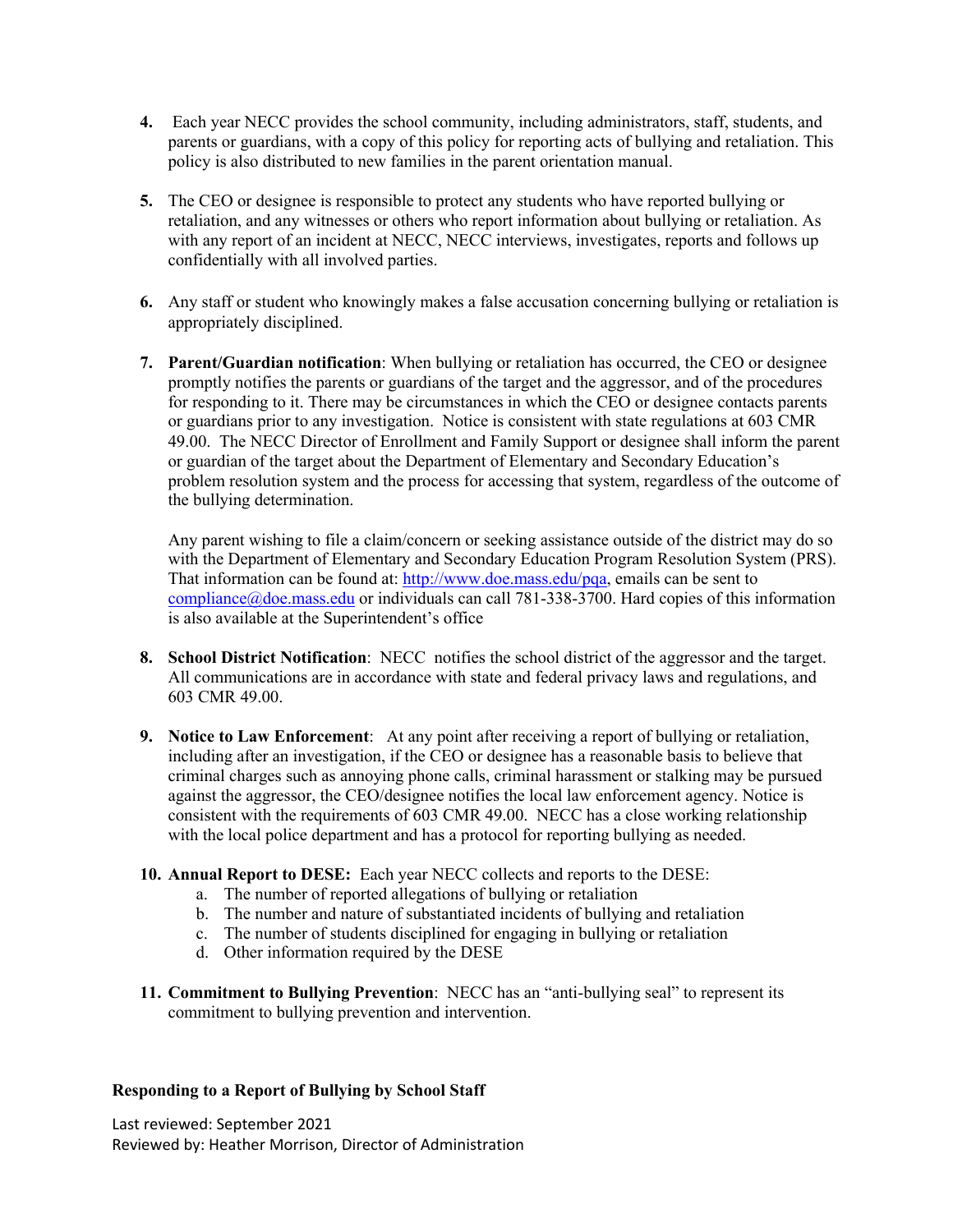Bullying Prevention and Intervention Plan applies to bullying of a student by a school staff including, but not limited to educators, administrators, school nurses, cafeteria workers, and maintenance staff. The reporting procedures are outlined above in Reporting Procedures. Any employee found to have engaged in bullying or retaliation is be subject to disciplinary action, up to and including termination from employment.

## **Investigation**

All reports of bullying/ retaliation are promptly investigated. This investigation includes interviews with staff, witnesses and students involved as well as parents/guardians. The investigation follows NECC standard protocol for internal investigations. NECC investigation protocol specifies that all interviews, meetings, and reviews are conducted in strict confidence and all parties involved are notified of the need to maintain confidentiality throughout the process.

## **Consequences for bullying**

When it has been determined that bullying or retaliation has occurred, the law requires that NECC use a range of responses that balance the need for accountability with the need to teach appropriate behavior. M.G.L. c. 71,  $\S 37O(d)(v)$ .

- **1. Skill-building approaches** that are considered include:
	- offering individualized skill-building sessions based on the NECC anti-bullying curricula;
	- providing relevant educational activities for individual students or groups of students, in consultation with appropriate school personnel;
	- implementing a range of academic and nonacademic positive behavioral interventions to help students understand pro-social ways to achieve their goals;
	- meeting with parents and guardians to engage parental support and to reinforce the antibullying curricula and social skills building activities at home;
	- adapting behavior plans to include a focus on developing specific social skills; and
	- making a referral for evaluation.

# **2. Disciplinary Action**

- If the CEO or designee decides that disciplinary action is appropriate, the disciplinary action is be determined on the basis of facts found in the investigation, including the nature of the conduct, the age of the student(s) involved, and the need to balance accountability with the teaching of appropriate behavior. Discipline is consistent with the Plan and with NECC's code of conduct.
- Discipline procedures for students with disabilities are governed by the federal Individuals with Disabilities Education Improvement Act (IDEA), which are interpreted in cooperation with state laws regarding student discipline.
- If the CEO or designee determines that a student knowingly made a false allegation of bullying or retaliation, that student may be subject to disciplinary action.

# **3. Promoting Safety for the Target and Others**

- The CEO or designee considers what adjustments, if any, are needed in the school environment to enhance the target's sense of safety and that of others as well. One strategy that may be considered is to increase the supervision at difficult times such as transition time, and in locations where bullying has occurred or may be more likely to occur.
- Within a reasonable period of time following the determination and the ordering of remedial and/or disciplinary action, the CEO or designee contacts the target/ target's